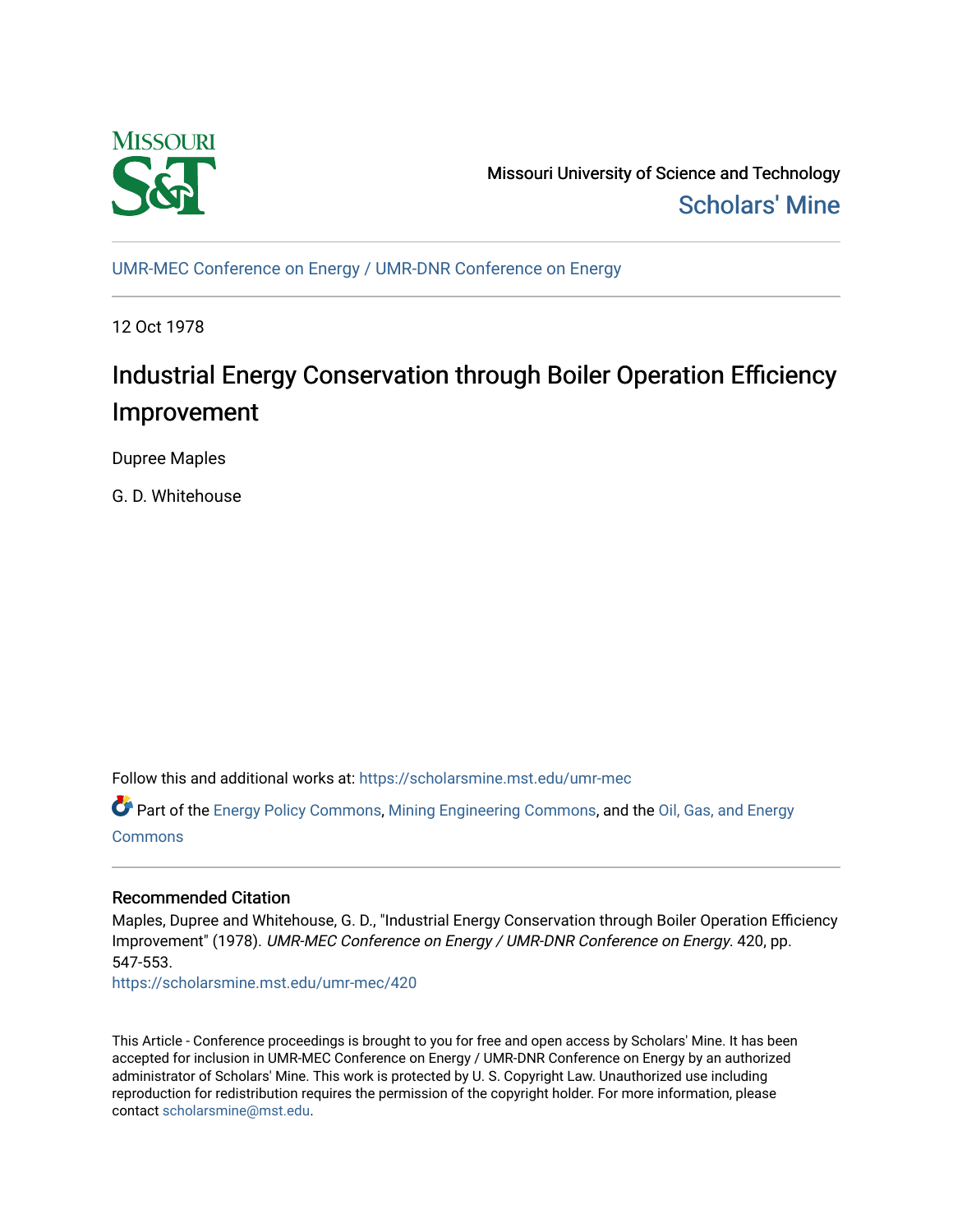#### INDUSTRIAL ENERGY CONSERVATION THROUGH BOILER OPERATION EFFICIENCY IMPROVEMENT

Dupree Maples and G. D. Whitehouse Mechanical Engineering Department Louisiana State University Baton Rouge, Louisiana 70803

#### Abstract

A method of determining the minimum amount of oxygen in the flue gas which results in the most efficient combustion is discussed. Results of field test are presented. The magnitude of the stack gas losses is dependent on the stack gas composition determined by the fuel and quantity of excess air and the stack temperature.

#### 1. INTRODUCTION

A few fuel conservation measures can help extract more usable work from every BTU of fuel energy and save 5% to 7% in operating fuel bills at the same time. Boilers use a large amount of the energy consumed in the United States (U.S.). The energy required to produce process steam in industry is 16.7 percent of the total U.S. consumption. Steam 18 also produced in hospitals, schools, hotels, etc. Combining the institutional users with the industrial steam requirements, the energy used to produce steam in industry ahd institutions is approximately 20 per cent of the total U.S. energy consumption.

Due to the large amounts of energy consumed by boilers, it is an important piece of equipment to consider in an energy conservation program. The paper includes the necessary information for saving energy in a boiler plant.

The authors believe that the best motivation for energy conservation action lies in a healthy financial return on the investment of time and money by industry. Throughout, reference is made to the economic benefit of the suggestions made. Those responsible for boiler operation are reminded that there are no "short cuts" to the procedures described in the text of this paper. Since most of the hydrocarbon fuels consumed by American industry is used in producing steam or process heat, it follows naturally that fuel costs represent a substantial percentage of plant operating costs. What's more, the percentage is rising.

When fuels were cheap and plentiful, few plants had fuel conservation programs. Time and capital were invested in increasing production rather than reducing fuel bills or conserving energy. The boilers installed in most plants today are not tuned to the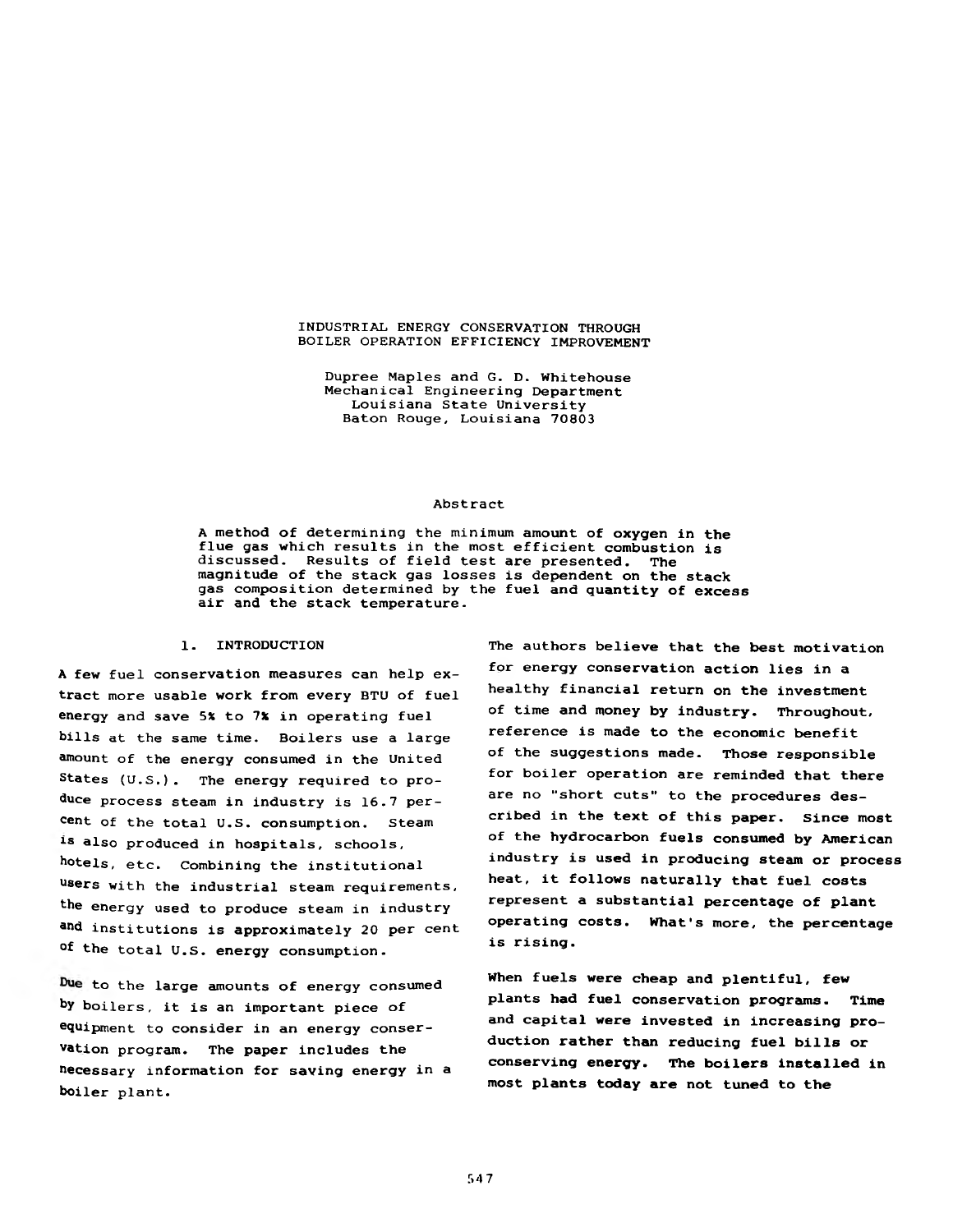maximum efficiency level. America's habit of wasting fuel continues today as it has in the past.

#### 2. BACKGROUND

#### 2.1 OTHER BOILER PROGRAMS

Boiler adjustment procedures to minimize air pollution and to achieve efficient use of fuel is presented in references (1). This is a manual that provides general guidelines for use by industry boiler operations to reduce stack emission of nitrogen oxides and improve boiler operating efficiency. These guidelines deal primarily with boiler adjustments to reduce stack emissions. Mainly oxides of nitrogen generally referred to as "NO<sub>x</sub>" are the polluting emissions from boilers. These compounds plus the new substances formed when they combine with other pollutants in the air are an important element in what is commonly referred to as "smog".

A study and a pilot program conducted by Auburn University in the State of Alabama indicated that a 6% increase in boiler efficiency could be realized with negligible capital expenditure, and that an additional 6% could be obtained with small capital investment (2).

A program conducted in the State of Louisiana similar to the one in Alabama indicated that the increase in boiler efficiency of approximately 4% could be obtained with negligible capital cost (3).

## 3. TUNING INDUSTRIAL BOILERS FOR HIGH EFFICIENCY OPERATION

Industrial boilers currently account for 20 percent of all the energy consumed in the United States. An increase in industrial boiler efficiency would therefore significantly impact energy conservation nationwide as well as reduce industries'

fuel costs. This tuning procedure begins with a simplified discussion of the fuel burning process to provide the boiler operator with a basic understanding of the major combustion related factors important to efficiency. The techniques for improving boiler efficiency are then discussed in detail and instructions are provided to assist the boiler operator in applying them to a particular boiler.

#### 3.1 FUNDAMENTALS OF COMBUSTION

The heat energy in all fossil fuels (oils, natural gases, and coals) is released during the combustion process as the carbon and hydrogen in the fuel react with oxygen to produce a flame. The burning of carbon and hydrogen with oxygen would ideally produce an exhaust gas consisting of carbon dioxide  $(CO_2)$  and water vapor  $(H_2O)$  which are considered ideal combustion byproducts. However, real combustion differs from this ideal situation due to the more complex make-up of the fuel itself plus the non-ideal characteristics of the actual burning process or non-ideal burner. The result is indicated by additional gaseous and solid materials from the boiler. Some are products of incomplete combustion and are important from an efficiency view point, since they represent a waste of fuel that is lost from the boiler through the stack.

#### 3.1.1 SOURCE OF OXYGEN

Air is the convenient and only slightly varying source of oxygen for nearly all industrial combustion processes. The composition of air is approximately 21\* oxygen  $(0<sub>2</sub>)$  and 78% nitrogen  $(N<sub>2</sub>)$  by volume with small amounts of other gases present. Under ideal combustion conditions there is a socalled "theoretical" or stoichiometric amount of air which will completely burn a given amount of fuel with no excess air remaining. In practice, however, more air than the theoretical amount must be supplied to the burner to ensure complete combustion of the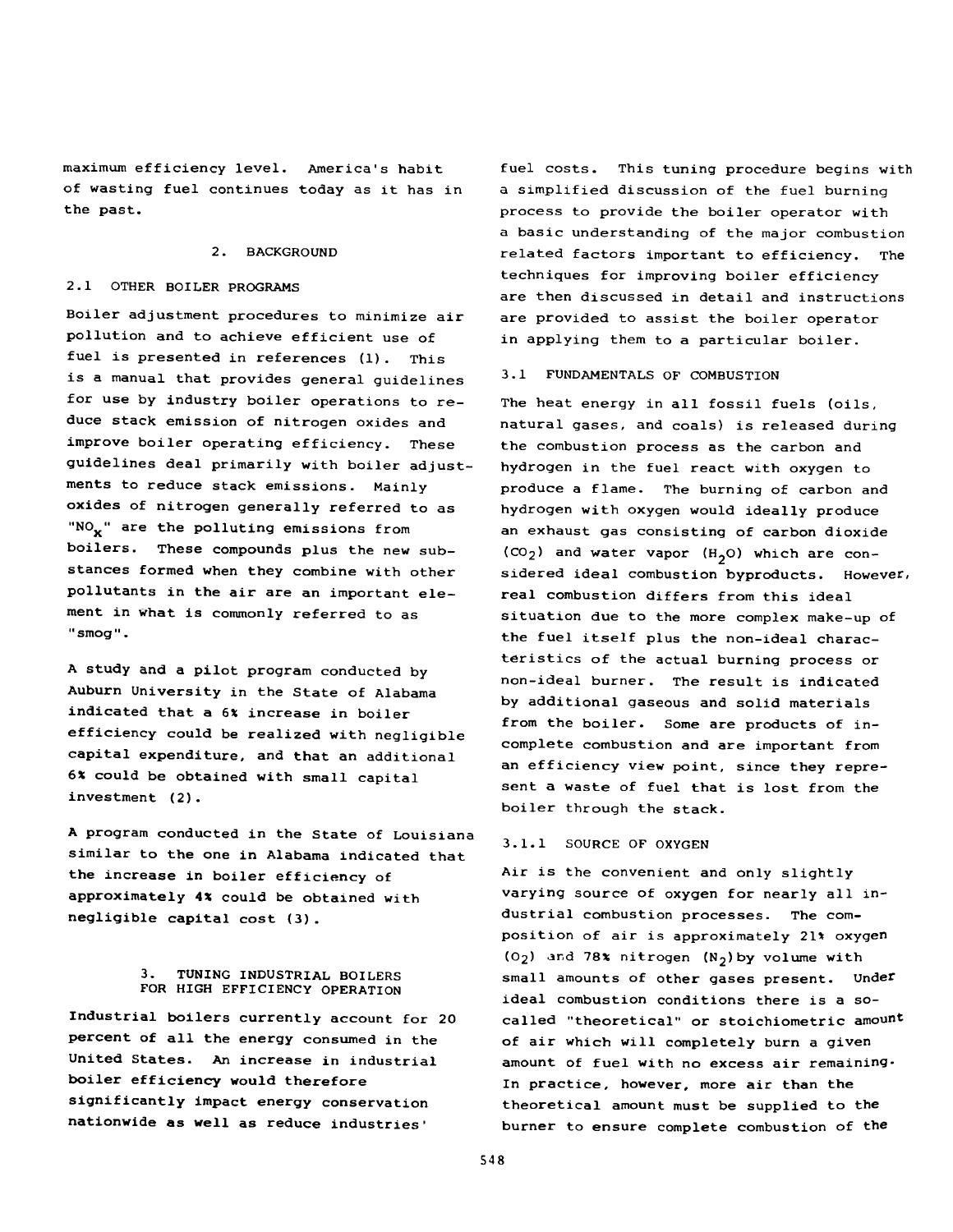fuel. The actual quantity of excess air required at a particular boiler depends on many factors such as fuel type and composition, furnace design, the design and adjustment of the burners, boiler firing rate, and control system used on boiler. If stoichiometric air is not provided, unburned fuel, smoke and other products of incomplete combustion such as carbon monoxide (CO) and soot are emitted from the stack, resulting in pollution, wasted fuel energy, and a potential for explosion. if the fuel lean case is now considered, where excess air is supplied to the burner, the boiler efficiency will be reduced because some energy is used to heat the unneeded air which is exhausted out the stack.

# 3.1.2 COMBUSTION EXCESS AIR

Since the excess air is an important boiler operating variable, it will be discussed in detail along with methods available for determining the excess air at the boiler.

fuel and air flow measurements at the boiler would provide a method to determine the air/ fuel ratio and excess air, but these measurements are not available at most industrial boiler installations. An indirect method for determining boiler excess air utilizes measurements of gases in the stack and the known chemical relationships between their concentration (percent by volume on dry bases) and percent excess air for a particular fuel.

Excess air is indicated by the presence of oxygen in the flue gas. As the excess air is increased at the boiler the oxygen concentration in the stack gases would also increase. Figure 1 shows this relationship between excess  $O_2$  and excess air for typical natural gas, oils and coal fuels.

### 3.1.3 COMBUSTION CARBON DIOXIDE

Boiler operations normally determine the boiler firing conditions based on stack  $CO<sub>2</sub>$ measurements. The  $co<sub>2</sub>$  versus excess air dependence is also shown in Figure 1. We recommend using excess O<sub>2</sub> to establish the state of combustion onee a boiler is tuned. The use of excess  $0_2$  is preferred for the following reasons:

- (1) The relation between  $0<sub>2</sub>$  and excess air is only a slight function of fuel composition. This is shown in Figure 1.  $CO<sub>2</sub>$  versus excess air shows a wide variation with fuel type.
- (2) The excess  $O_2$  measured in the stack gases is the actual surplus of oxygen which may be used for combustion.  $CO_2$  is a product of combustion and approaches some constant value (depending on fuel composition) as excess  $0_2$ approaches zero.
- (3) Measurement of CO<sub>2</sub> requires a much greater accuracy than excess  $O_2$ to establish the combustion efficiency.

#### 3.2 PERFORMANCE EVALUATION

A number of performance-calculation procedures are practiced today. In some companies, the performance of each unit is checked periodically by extensive heat-rate tests. Techniques and procedures for performing such evaluations are presented in ASME PERFORMANCE TEST CODES. In some cases these procedures are too stringent, and it will be possible to modify and/or relax them and still obtain an acceptable test result.

All procedures are based on the steady-state steady-flow energy equation: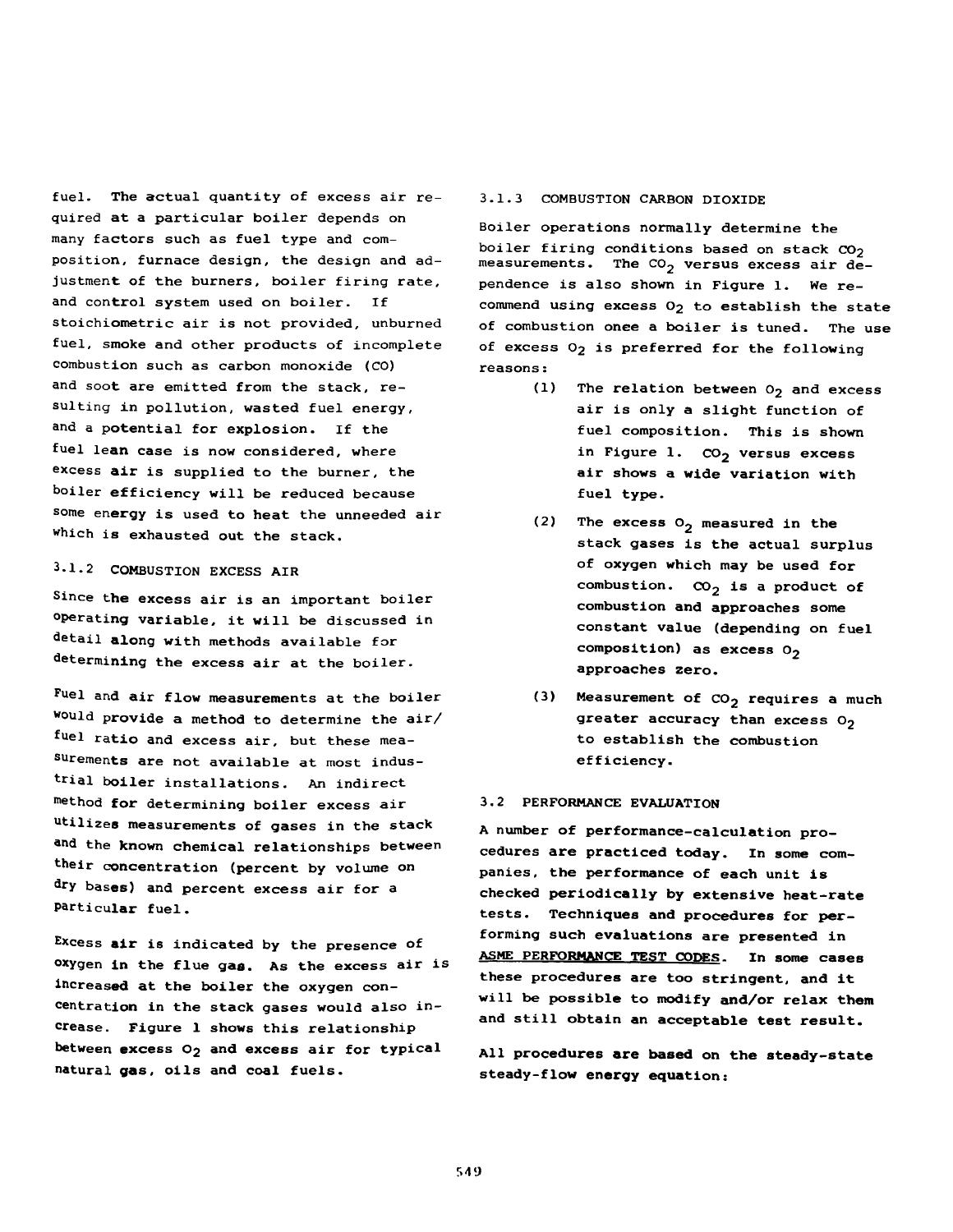

Figure 1. Boiler excess air and stack gas concentrations of excess oxygen  $(0_2)$  and carbon dioxide  $(CO_2)$ for typical fuel compositions.

Sum of the energy  $=$  Sum of the energy<br>into the boiler out of the boiler out of the boiler

An acceptable definition of efficiency is then devised, and the methods of making the necessary measurements for completing the energy balance are established.

There are two procedures which are used to determine the efficiency of steam generation plants. The direct method measures energy transfer to the water and the amount of fuel consumed. The indirect method is a measure of the combustion efficiency. The indirect method is the most accepted method of determining boiler efficiencies in the field.

This method might be termed the flue gas analysis approach since the major heat losses are based on the measured flue gas conditions at the boiler exit together with an analysis of the fuel composition.

#### 3.3 TUNING BOILERS FOR PEAK EFFICIENCY

First, inspections need to be performed on burner, combustion controls, and furnace to verify that these components are functioning according to design. Secondly, to improve efficiency by establishing the lowest level of excess oxygen at which the boiler or burner can operate safely. Since most industrial boilers operate over a wide load range, tests must be run at several firing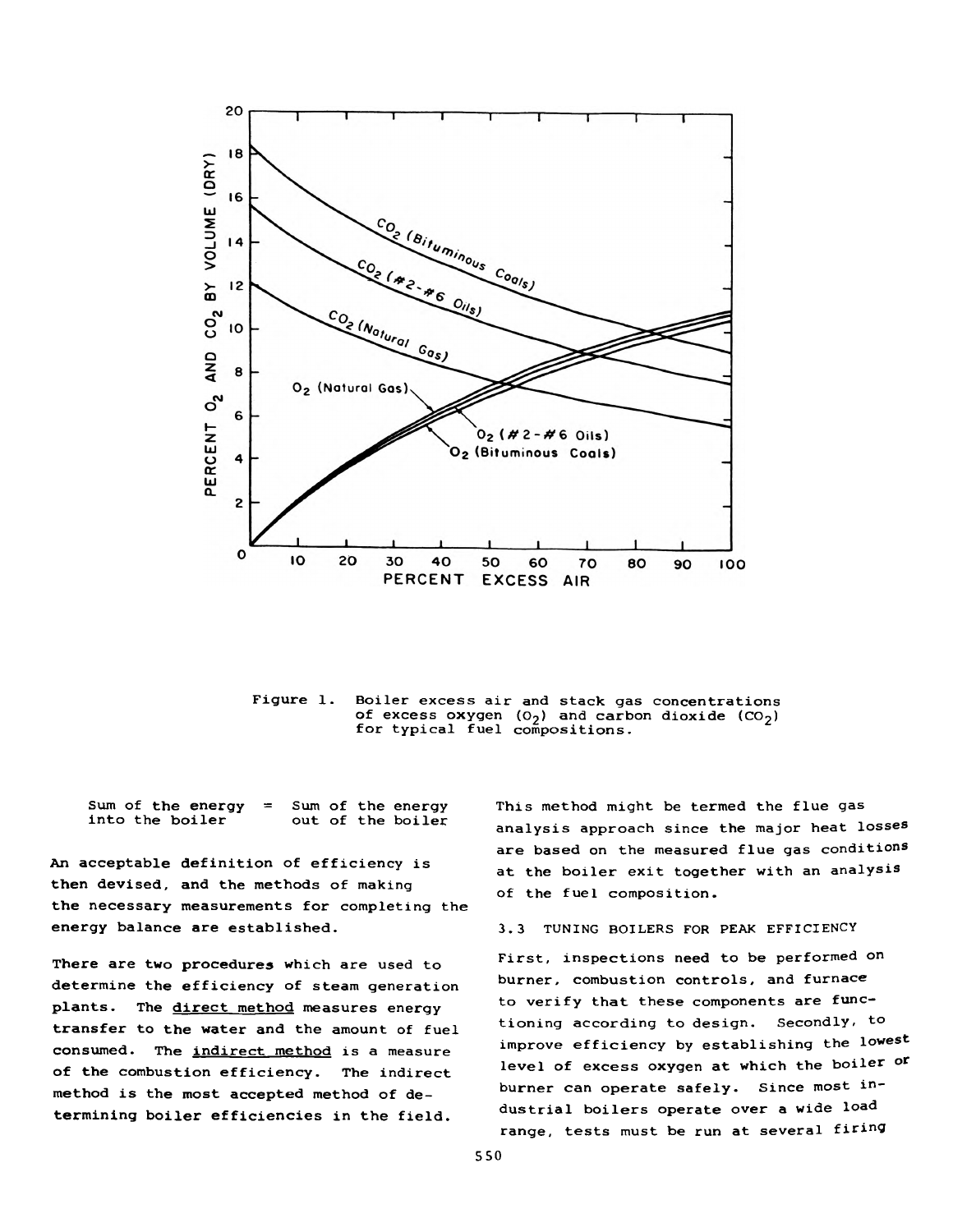rates to determine the minimum excess-oxygen level for each. Once this procedure is completed the combustion-control system is considered tuned for optimum fuel economy.

At each firing rate tested, excess oxygen in the flue gas should be varied from approximately 1% above the normal operating point, down to where the boiler starts to smoke, or to where CO exceeds 500PPM. This establishes the minimum oxygen point. The smoke limit condition generally applies to coal and oil firing, since smoking usually occurs before CO reaches significant levels. The CO limit normally pertains to gaseous fuels.

A proven method for determining the minimum levels of excess oxygen required for combustion involves developing CO/oxygen and smoke/oxygen curves, similar to those shown in Figures 2 and 3. Based on actual test conducted at each firing rate, these curves show how boiler CO and smoke levels change as excess oxygen is varied.

Caution is required on the operator's part when reducing air/fuel ratio near the CO or smoke limits - that is, one must carefully monitor instruments and controls, flame appearance, and stack conditions simultaneously. Decrease the excess oxygen level in very small increments until there is enough data to establish the curves shown in Figures 2 and 3.

A high minimum-oxygen reading is sometimes to be expected depending on the air register Position, a burner malfunction, or other fuel related problems. But remember that different minimum-oxygen requirements are expected from different burner designs. Many burners exhibit a higher minimum-oxygen level at low firing rates than they do at high firing rates. Therefore, it is difficult to specify a range of minimum oxygen levels that would be considered normal for all boilers.

Results of boiler testing at many industrial sites, allow you to judge whether the minimumoxygen levels you measure are typical values. The data: For liquid fuels,  $2-4x$ ; for natural gas is 0.5-3%; for pulverized coal, 3-6%; and for stoker-fired coal, 4-8%.

The next step is to determine the necessary operating margin above minimize—oxygen where the boiler can be operated routinely. Typical margins above minimum-oxygen may range from 0.5% to 2% depending on the characteristics of the particular boiler-control system and the fuel being burned. If the boiler is to be operated at a constant firing rate for extended periods, the smallest possible margin should be selected.

## **3.3.1 A STEP—BY-STBP PROCEDURE FOR TUNING** BOILER

- **(1) Select a normal firing rate and switch combustion controls to manual operation.**
- (2) **Record stack and boiler data such as pressure, temperatures, etc., and observe flame conditions. If you find that the excess oxygen in the flue gas is at the lower end of the range of typical minimum values, and if CO and smoke are at acceptable levels, the boiler is most likely at peak efficiency at this particular firing rate.**
- **(3) Increase air flow to the furnace until readings of excess oxygen at the stack increase by 1%.**
- **(4) Reduce air flow in small increments. Record stack excess-oxygen reading, smoke, the concentration of CO in flue gas, and stack temperature following each small change. Remember not to reduce air flow by throttling the burner air registers, because this alters the fuel and air mixing characteristics.**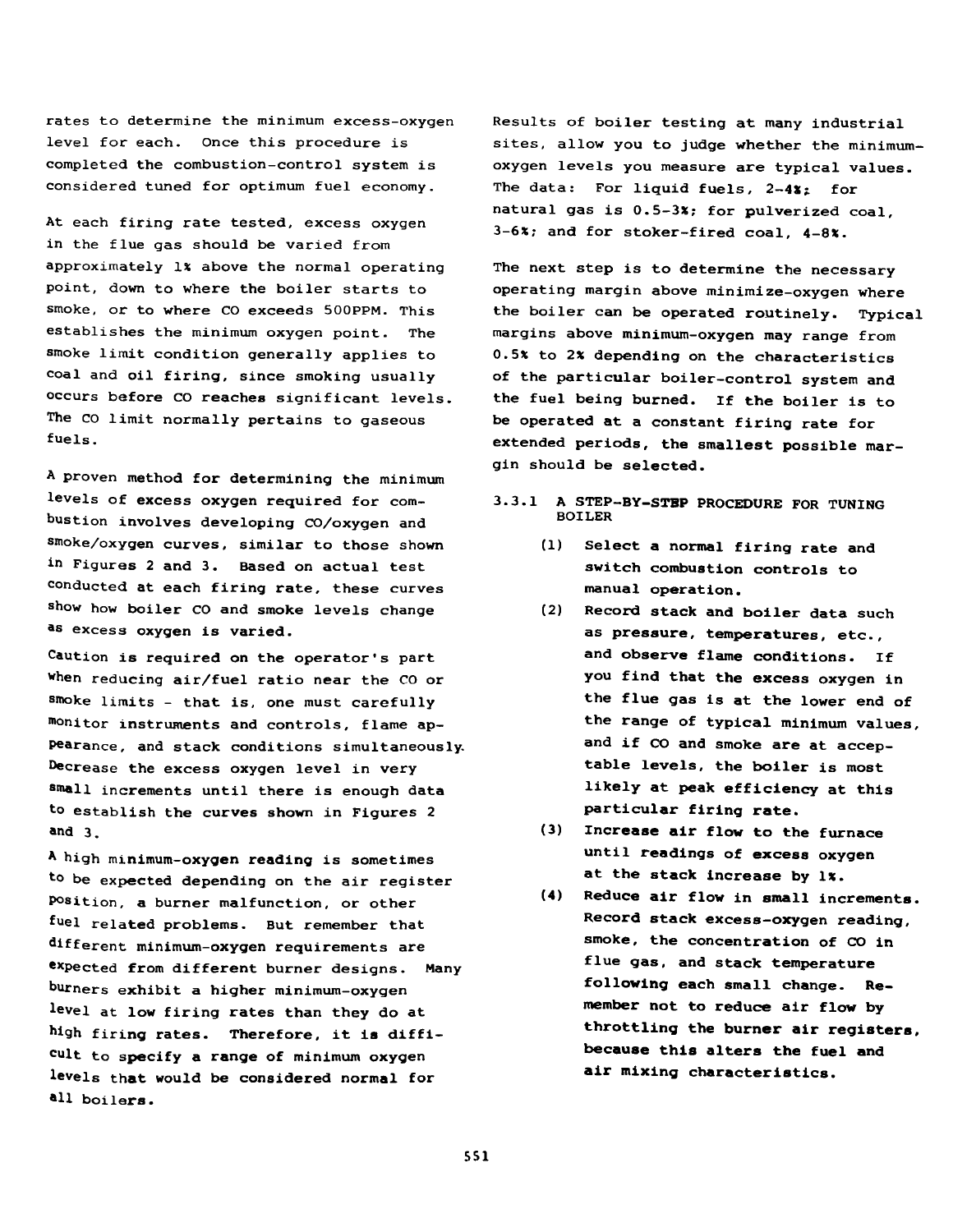- **(**5**)** Continue to reduce air flow until you reach one of these limits:
	- Unacceptable flame conditions or flame instability.
	- High level of CO in the flue gas as shown in Figure 3.
	- Smoking limit reached at stack as shown in Figure 2.
	- Equipment related problems such as low windbox/furnace pressure.
- (6) Develop smoke/ $0<sub>2</sub>$  or CO/ $0<sub>2</sub>$  characteristics curves, like those shown in Figures 2 and 3, using the data obtained at each air-flow setting.
- (7) Find the minimum excess-oxygen level for your boiler from these curves from step (6) but do not adjust the burner controls to this value. This may be the point of maximum efficiency, it usually is impractical to operate the boiler at this setting, because of the tendency to smoke, or to increase CO to dangerously high levels, as load changes, changes in fuel properties, changes in ambient conditions, play in automatic controls.
- (8) Establish the necessary margin in excess-oxygen above the minimum value. Add this to the minimum value and reset burner controls to operate automatically at the established level.
- $(9)$  Repeat steps  $(1)-(8)$  for each firing rate for a normal operating range.

#### 4. REFERENCES

- (1) "Guidelines for Industrial Boiler Performance Improvement", KVB, INC., January 1977; NTIS No. PB 264 543.
- (2) "Measuring and Improving the Efficiency of Boilers" - A Manual for Determining Energy Conservation in Steam Generating

Power Plants", by David F. Dyer and Glennon Maples, Auburn University, Auburn, Alabama.

(3) "Boiler Efficiency Improvement Seminar and Workshop Manual", by Dupree Maples and Gerald D. Whitehouse, Louisiana State University, Baton Rouge, Louisiana.

#### 5. BIOGRAPHIES

DUPREE MAPLES, Professor of Mechanical Engineering, Louisiana State University. Dr. Maples earned his Bachelor's and Master's degrees at Mississippi State University and his Ph.D. in Mechanical Engineering at Oklahoma State University. He has industrial experience with Exxon and academic experience with Mississippi State University, Oklahoma State University and Louisiana State University. He has served as project leader on several governmental and industrial research and development projects and is actively involved in consulting in the areas of heat transfer and energy conservation. He is a member of AIAA and ASEE.

G. D. WHITEHOUSE, p.E. Professor of Mechanical Engineering, Louisiana State University. He earned his Bachelor's degree at the University of Missouri-Rolla and his Master's and Ph.D. degrees at Oklahoma State University. He has industrial experience in the field of mechanical design and has served in a consulting capacity for many firms. He has been active in research projects for both industrial and governmental firms for several years. He is a member of ASME, AWS, LES and NSPE.